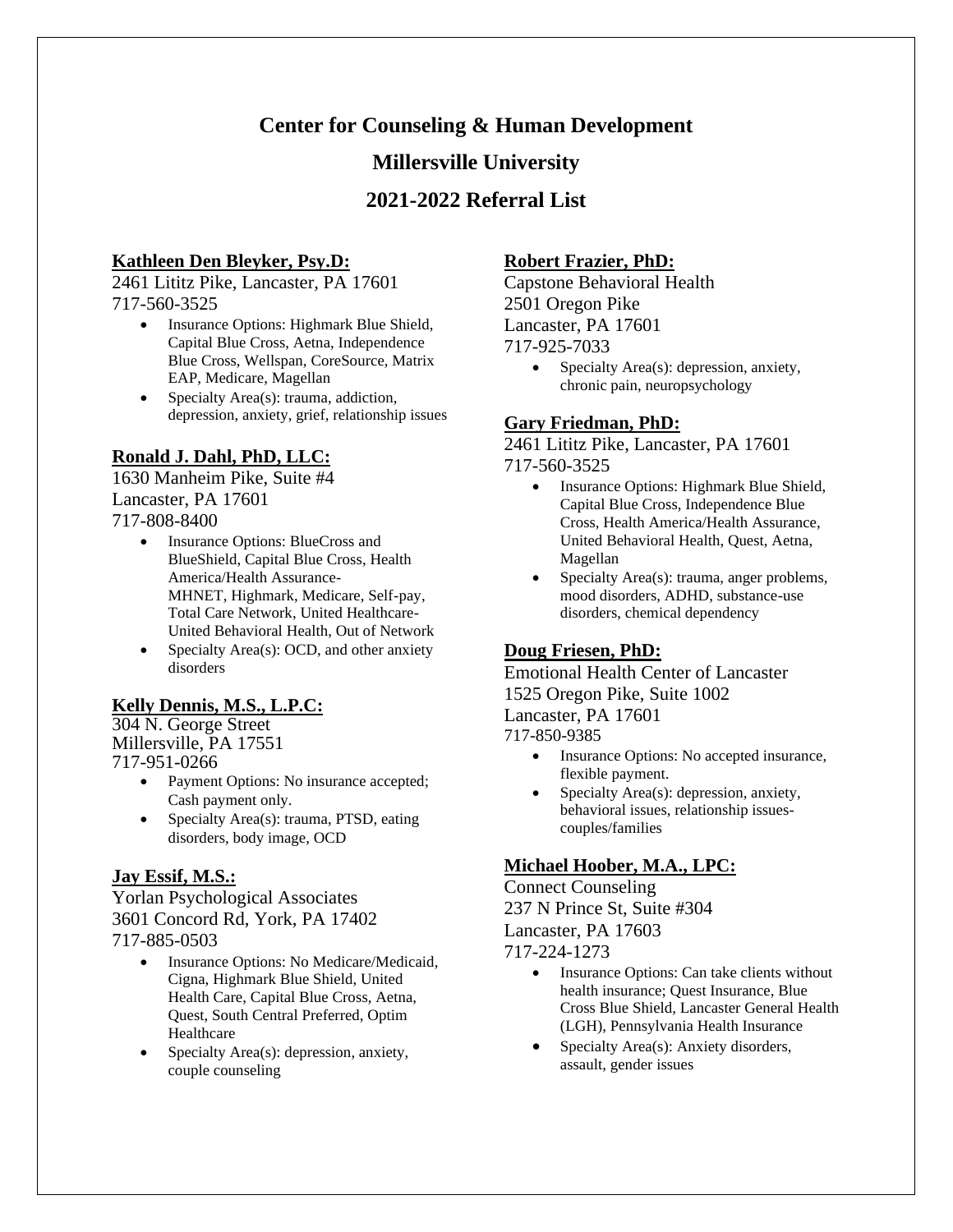### **Shanna Scott-Klunk, LCSW, ACS:**

Thoughtful Wellness 1987 State ST, East Petersburg, PA 17520 717-340-2097

• Specialty Area(s): trauma, human sexuality

### **Dave Kunkle, M.S**

Yorlan Psychological Associates 3601 Concord Rd, York, PA 17402 717-885-0503

dkunkel@yorlanpsych.com

- Insurance Options: No Medicare/Medicaid, Cigna, Highmark Blue Shield, United Health Care, Capital Blue Cross, Aetna, Quest, South Central Preferred, Optim Healthcare
- Specialty Area(s): anger problems, PTSD, anxiety, depression, trauma

# **Kathryn R. Maz, Psy.D:**

32 E McGovern Ave, Suite 2 Lancaster, PA 17602 717-889-8231

- Insurance Options: No accepted insurance; sliding scale fee
- Specialty Area(s): substance use, sexual addictions, anger management, depression, LGBTQIA

# **Maria Murphy, Psy.D:**

Cornerstone Counseling 6011 Jonestown Rd, Harrisburg, PA 17112 717-967-8052

- Insurance Options: Aetna, BlueCross, BlueShield, Ceridian, Mazzitti & Sullivan EAP, UnitedHealthcare, ValueOptions
- Specialty Area(s): Depression, anxiety, relationship problems

### **Jeff Pincus, PhD:**

2151 Linglestown Rd, Suite 200, Harrisburg, PA 17110 717-540-1313

> • Insurance Options: Medicare, Highmark Blue Shield, Capital Blue Cross, Aetna, UPMC, Magellan, Geissinger

# **Anita Pilkerton-Plumb, MSW, LCSW:**

424 W. James St., Lancaster, PA 17603 717-850-8780

- Insurance Options: No accepted insurance; Gives receipts for possible insurance reimbursement; Takes health savings account funds; 75\$/hour
- Specialty Area(s): anxiety, depression, body image issues, eating disorders, sexual assault advocate, LGBTQIA advocate

# **Sarah Regner, MA, LPC**

Integrative Life Counseling 309 N George St, Millersville, PA 17551 717-584-1388

sarahlacyregner@gmail.com

- Accepts: Highmark, United Health Care, Quest, Capital Blue Cross, Cigna; sliding scale
- Specialty Area(s): depression, anxiety, eating disorders, trauma

### **Bill Rennecker, M.Ed., L.P.C**

46 W. Frederick St., Millersville, PA 17551 717-341-5716

#### bcrennecker@gmail.com

- Accepts: Considers limited insurances; Cash payment; No charge for first session
- Specialty Area: PTSD

### **Kendra Trufahnestock, LCSW:**

#### New Passages

3235 N 3rd St., Harrisburg, PA 17110-1308 717-234-3839

- Insurance Options: No Medicaid or Medicare, Highmark, Aetna, Capital Blue Cross, United Behavioral Health, UPMC,
- Specialty Area(s): eating disorders, PTSD, LGBTQIA, grief, post-partum depression, marriage and family

### **Jane Weirbach, PhD:**

1630 Manheim Pike, Suite #4 Lancaster, PA 17601 717-560-6234

- Insurance Options:
- Specialty Area(s): grief, chronic pain conditions, body image, ADHD, anxiety
- American Sign Language Certified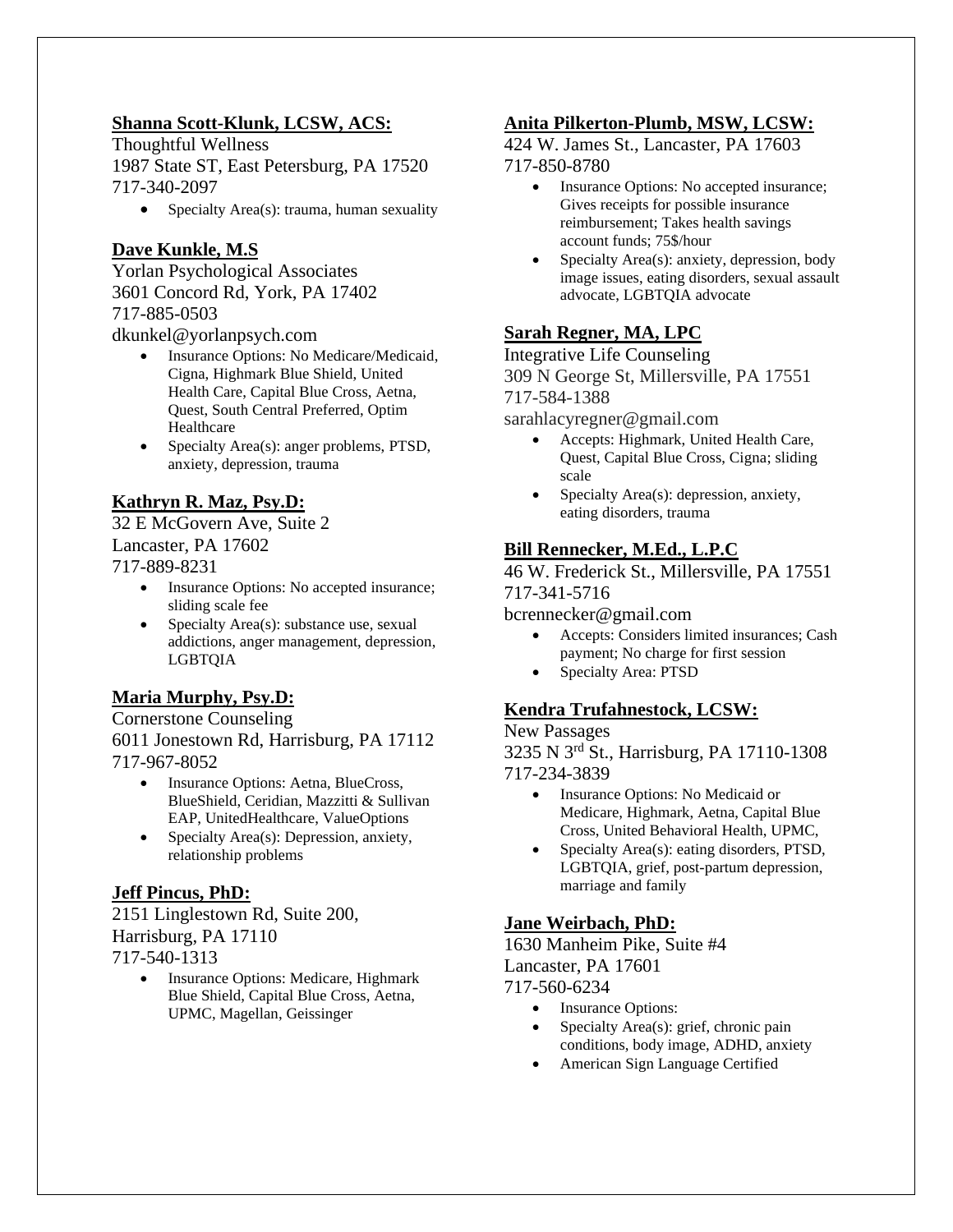#### **Carolyn Whitt, MA, Psychologist:**

2219 Marietta Ave, Lancaster, PA 17603 717-397-7710

- Insurance Options: Blue Cross & Blue Shield, Capital Blue Cross, Highmark, Aetna, Magellan, Independence Blue, Cigna, Beacon, Anthem Optum.
- Specialty Area(s): PTSD, substance abuse, depression, anxiety, marital conflict, family issues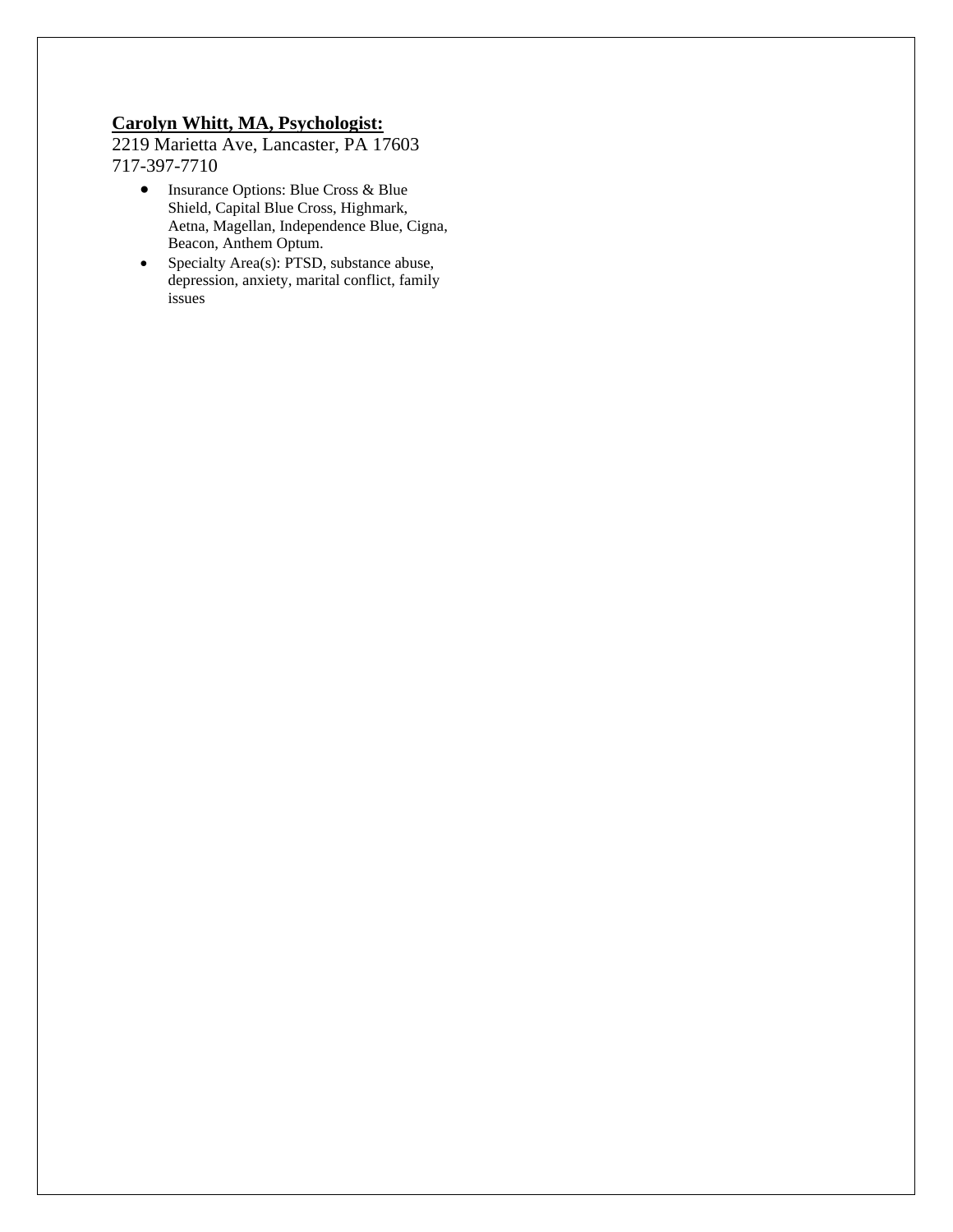# **Outpatient Mental Health Agencies**

### **Behavioral Healthcare Consultants:**

1755 Oregon Pike, Lancaster, PA 17601 717-581-5255

- Insurance Options: Accepts most insurances
- Hours: Monday-Thursday, 8:00am-6:30pm; Friday 8:00am-4:00pm

### **Community Services Group:**

790 New Holland Ave, Lancaster, PA 17602 877-907-7970

- Website: http://www.csgonline.org/
- Insurance Options: MedAssist, Highmark Blue Shield, Capital BlueCross
- Outpatient psychiatry and psychotherapy; partial day programs

### **Move Forward Counseling:**

101 W. Main St., Unit F4 Salunga, PA 17538 717-330-3734

- Insurance Options: Highmark, BlueCross BlueShield, Quest, United Behavioral Health (UBH), Optimum, Value Options, MH Net (Health America), EAP
- Hours: Monday-Friday 8;00am-8:00pm; Saturday 9:00am-4:00pm
- Specialty Area(s): Women's issues
- Website: http://moveforwardlancaster.com

### **Pennsylvania Counseling Services:**

40 Pearl St, Lancaster, PA 17603 855-272-1653

- Hours: Monday-Thursday 8:00am-8:00pm; Friday 8:00am-5:00pm
- Services Provided: General Counseling, Mental Health Counseling, Alcohol and other Drug Counseling

### **Samaritan Counseling Center:**

1803 Oregon Pike, Lancaster, PA 17601 717-560-9969

- Insurance Options: Most insurances except Medical Assistance and Cigna
- Website: www.scclanc.org
- Offers evening counseling

### **TeamCare Behavioral Health:**

1808 Colonial Village Ln, Suite #103, Lancaster, PA 17601

717-391-0172

- Hours: Monday-Friday, 8:00am-5:00pm
- Website: http://teamcarebh.com/
- Outpatient Therapy, General Therapy

### **The Light Program:**

1725 Oregon Pike, Suite #205B Lancaster, PA 17601 610-644-6464

- Provides a Level of Care Assessment
- Insurance Options: Most insurance accepted, except for state insurances
- Website: www.mylightprogram.com

#### **T.W Ponessa & Associates Counseling Services, INC:**

410 N. Prince Street, Lancaster, PA 17603 717-560-7917

- Hours: Monday-Thursday 8:00am-8:00pm; Friday 8:00am-7:00pm
- Website: [https://www.twponessa.com](https://www.twponessa.com/)

### **WellSpan Philhaven:**

2501 Oregon Pike, Suite #105 Lancaster, PA 17601

717-609-4468

- Insurance Options: Most insurances accepted with the exception of TriCare
- Services Provided: Walk-In Hours (Monday-Thursday, 8am-3pm and Friday, 8am-12pm)

### **Yorlan Psychological Associates**

3601 Concord Rd, York, PA 17402 717-858-0503

- Website: http://yorlanpsych.com
- Hours: M-F 9:00am-8:00pm
- Specialty Area(s): CBT, anger management, grief, women issues, workplace problems